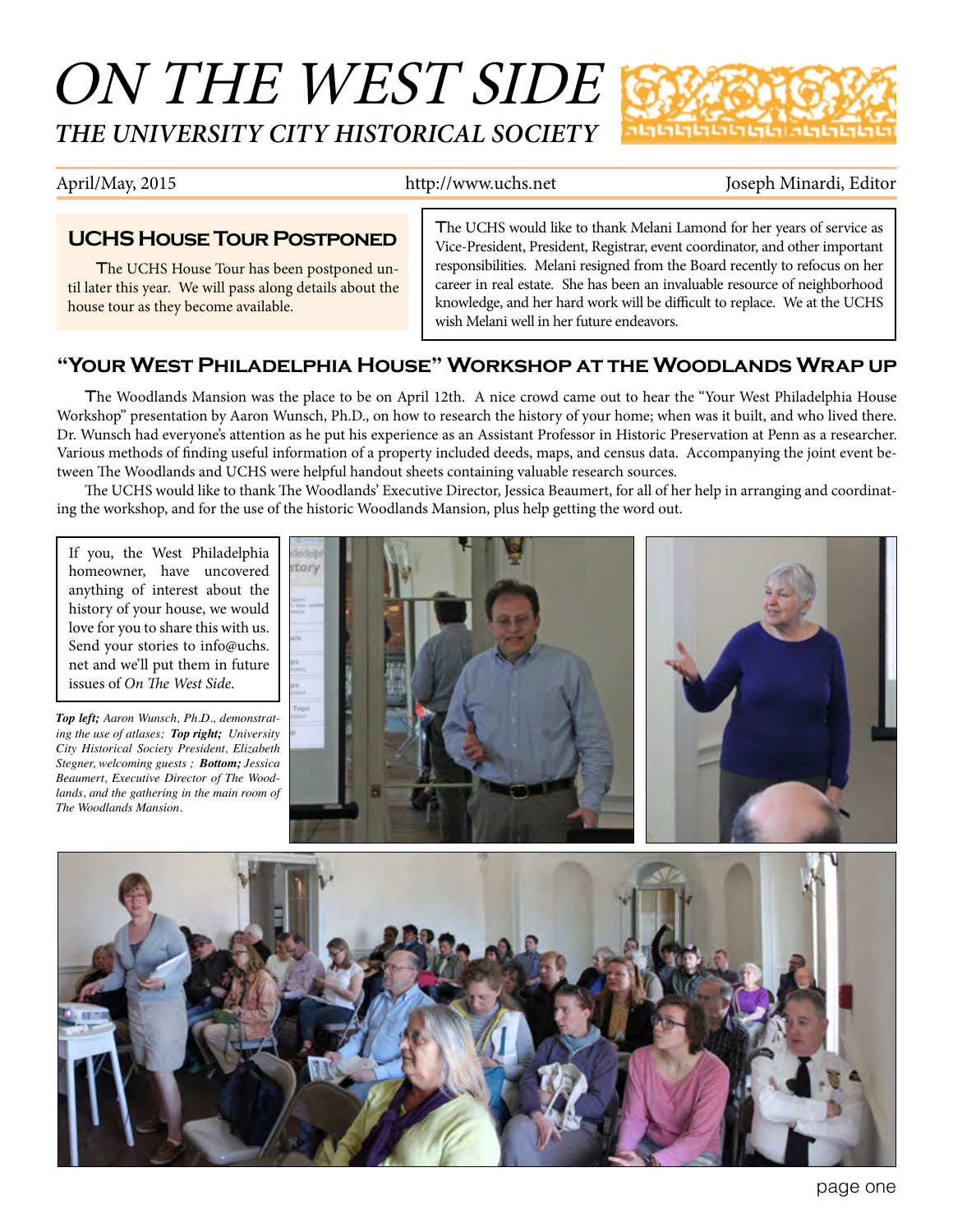page three

## **4224 Baltimore Avenue To Be Reviewed by City**

In the (seemingly) never ending saga that is 4224 Baltimore Avenue, the latest chapter has the project going before the Civic Design Review Committee. Councilwoman Jannie Blackwell is now supporting the 78-foot tall apartment building with ground level retail. The project, as currently proposed, will contain 60 parking spaces for cars and 50 for bicycles. The latest incarnation is the result of three public meetings.

4224 Baltimore Avenue will go to three public meetings before it can be greenlighted:

**Tuesday, April 7** before the Civic Design Review Committee **Tuesday, April 28** before the Phila. City Planning Commission **Wednesday, April 29** before the Zoning Board of Adjustment

UCHS President, Elizabeth Stegner, will attend the ZBA meeting to give the Society's support for the project.

#### **Glossary of Terms for Homeowners\***

*Continued from previous issue*

#### **Lincrusta-Walton**

#### **Linoleum**

A floor covering made primarily of linseed oil and flax, invented in 1864 in Frederick Walton.

#### **List Carpeting**

A woven, flatpile floor covering using strips of selvage as weft.

#### **Moquette**

An embossed, linoleum-like wall covering made of linseed oil, developed in 1877 in England by Frederick Walton. The three hues -red, yellow, blue, from which all other hues are derived..

#### **Parlor**

#### **Parquet**

A floor covering composed of thick hardwood blocks laid in geometric patterns and blind-nailed to the subflooring.

#### **Pivot Blinds**

Window shutters with movable louvers instead of fixed louvers or solid panels.

A term used in America toward the end of the nineteenth century to describe cut-pile carpets virtually identical to machine-made Axminsters. A nineteenth century term for window shades.

#### **Portiere**

A curtain hung at a doorway as a substitute for a door or as decoration.

#### **Primary Colors**

**Oilcloth** A term used during the second half of the nineteenth century to describe floorcloths. Fabric looped or draped in horizontal folds and suspended from a pole or cornice above a window, called a "French shawl" at the end of the nineteenth century.

#### **Rag Carpet**

A floor covering using strips of fabric as weft in a woven carpet or, if braided, as the entire carpet.

The room reserved for quests, which consequently contained the best furnishings. Also called "drawing room." Looped-pile carpeting developed in Scotland c. 1832 in which the face yarns were preprinted to form a pattern when woven.

#### **Rainbow Paper**

A wallpaper (generally French) in which the ground or pattern was composed of blended colors. The technique was also known as *ombré* or *irisé*.

#### **Roller Blind**

#### **Swag**

#### **Tapestry Brussels**

#### **Tertiary Colors**

Colors formed by mixing a primary and a secondary color; e.g. citron is obtained by mixing yellow and green.

\*From *Victorian Interior Design*, Henry Holt and Company, New York, New York, 1986.

*Continued in next issue.*

*In the last issue we gave some information regarding the restoration of marble fireplaces. Some additional and important advice about prying apart a marble mantle was added by UCHS Board member, Moira Nadal, a graduate of Bryn Mawr College where she was a Growth and Structure of Cities major*.

It is tricky to pry apart a marble mantel. If this is a mantel that is not on the wall, one that has been purchased to install, or is moving from somewhere else, you should try to wash/soak the mantel in clean warm water because sometimes the pieces are held together by mortar with a high lime ratio and that will begin to dissolve in water which will make the work of prying it apart much easier. The less tough work that can be done, and the fewer sharp hard tools that can be used, the better. It is incredibly easy to have a slip of the hand and seriously damage this kind of piece. Replacement pieces are expensive and extremely hard to find, so try to avoid further damage. Sometimes there are also metal anchors in the masonry, so don't let it soak for long because you don't want to add rust stains to the mix. I've done a couple and yes they are incredibly time intensive but also easy to mess up. And if you are doing this *in situ* and pry a piece off, you'll want friends and padded blankets on hand. You don't want pieces to fall onto the ground or on your person. So heavy!! Otherwise, the advice is good and I appreciate the notes about staining, which is very important.



#### **Restoring marble fireplaces** l Addendum







*Photo courtesy of The University of Pennsylvania Archives. Photo by Joseph Minardi.*

The intersection of 48th and Warrington is dominated by the Castle Apartments (901 S. 48th), built in 1904. The "then" photo shows the apartment building just five years after its completion and before the addition of the multi-tiered veranda facing 48th Street. The architect for the Castle Apartments was Richard C. Loos.

#### University City**: Then & Now:** 48th Street and Warrington Avenue

**2010**

### **Spruce Hill May Fair 2015**

Come out to Clark Park and pay a visit to the UCHS table at the 57th annual Spruce Hill May Fair.

The May Fair of 2015 will have even more for youngsters. A Pennsylvania farm will bring ponies for rides and a petting zoo. That's in addition to the bounce tent and 40-foot-long obstacle course that will also be at the fair, along with music, games, and great food.

The 57th annual May Fair will be on Saturday, May 9th in Clark Park, at 43rd Street and Chester Avenue. The hours will be 10:00 a.m. to 4:00 p.m., with no rain date. We hope to see you there!